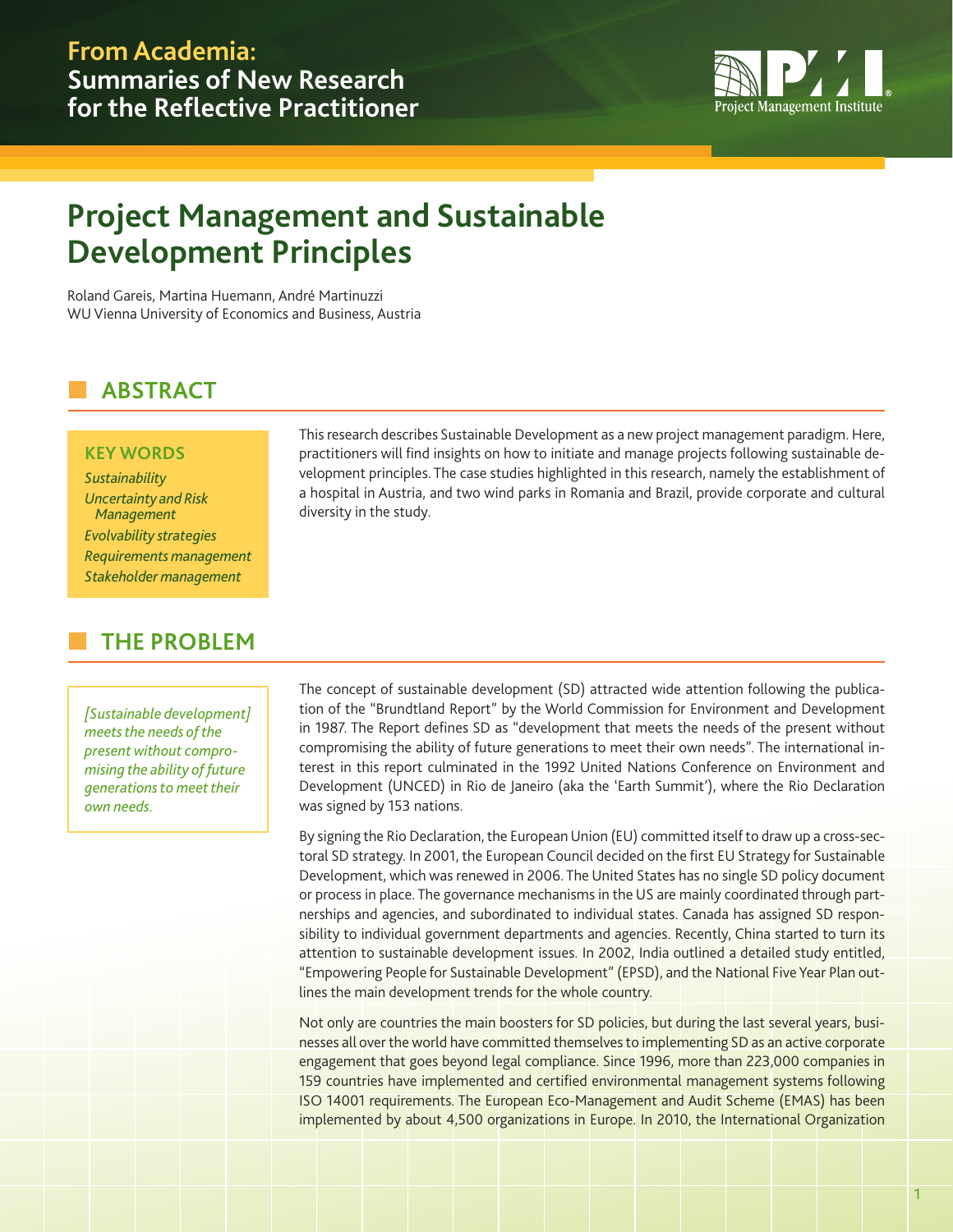## n **THE PROBLEM** *(continued)*

*[The] assessment and evaluation procedures are not well integrated into project management and therefore do not have relevant effects on project management procedures and tools.*

for Standardization launched an additional international standard named ISO 26000 to provide globally relevant guidelines for social responsibility among private and public sector organizations.

In 2000, the OECD re-edited its "Guidelines for Multinational Enterprises," including recommendations for voluntary responsible business behavior concerning employment, natural environment, industrial relations, corruption, consumer interests, and competition. In 2010, approximately 1,500 companies published sustainability reports based on the Global Reporting Initiative (GRI) "Sustainability Reporting Guidelines."

Among others, banks and funding authorities play an important role in establishing and disseminating these procedures for impacts on the environment and society. Many companies are the main target groups of these procedures, because they are the owners and drivers of the assessed investments. However, these assessment and evaluation procedures are not well integrated into project management and therefore do not have relevant effects on project management procedures and tools.

## n **RESEARCH IMPLICATIONS**

The research was designed as a cooperative project between academics and practitioners. The research process was explorative and experimental. Purposeful sampling was applied for selecting adequate projects as case study projects. The case studies served the purpose of analyzing the consideration of SD principles in project initiation and project management and to demonstrate viable research solutions. The three case studies conducted are shown in Table 1.

The case studies demonstrated how project management methods could be further developed considering SD principles. The case studies used in this research provide corporate and cultural diversity in the study.

| <b>Project</b>                                                    | <b>Company</b>                 | <b>City, Country</b> | <b>Perspective</b> |
|-------------------------------------------------------------------|--------------------------------|----------------------|--------------------|
| Hospital North Planning                                           | Vienna Hospital<br>Association | Vienna, Austria      | Investor           |
| Engineering, procuring,<br>constructing (EPC) -<br>Wind Park Farm | Siemens Ltd.                   | Sao Paulo, Brazil    | Main supplier      |
| Wind Park Dorobantu                                               | <b>OMV Petrom</b>              | Bucharest, Romania   | Investor           |

Table 1: The Observed Projects

## n **THE FINDINGS**

#### **General Findings**

SD is a new management paradigm relevant to projects and programs that requires a careful consideration of economic, ecologic, and social issues. Moreover, the goals of SD projects span a wide spectrum with regard to length (from short to long-term) and geographical focus (local, regional, or global).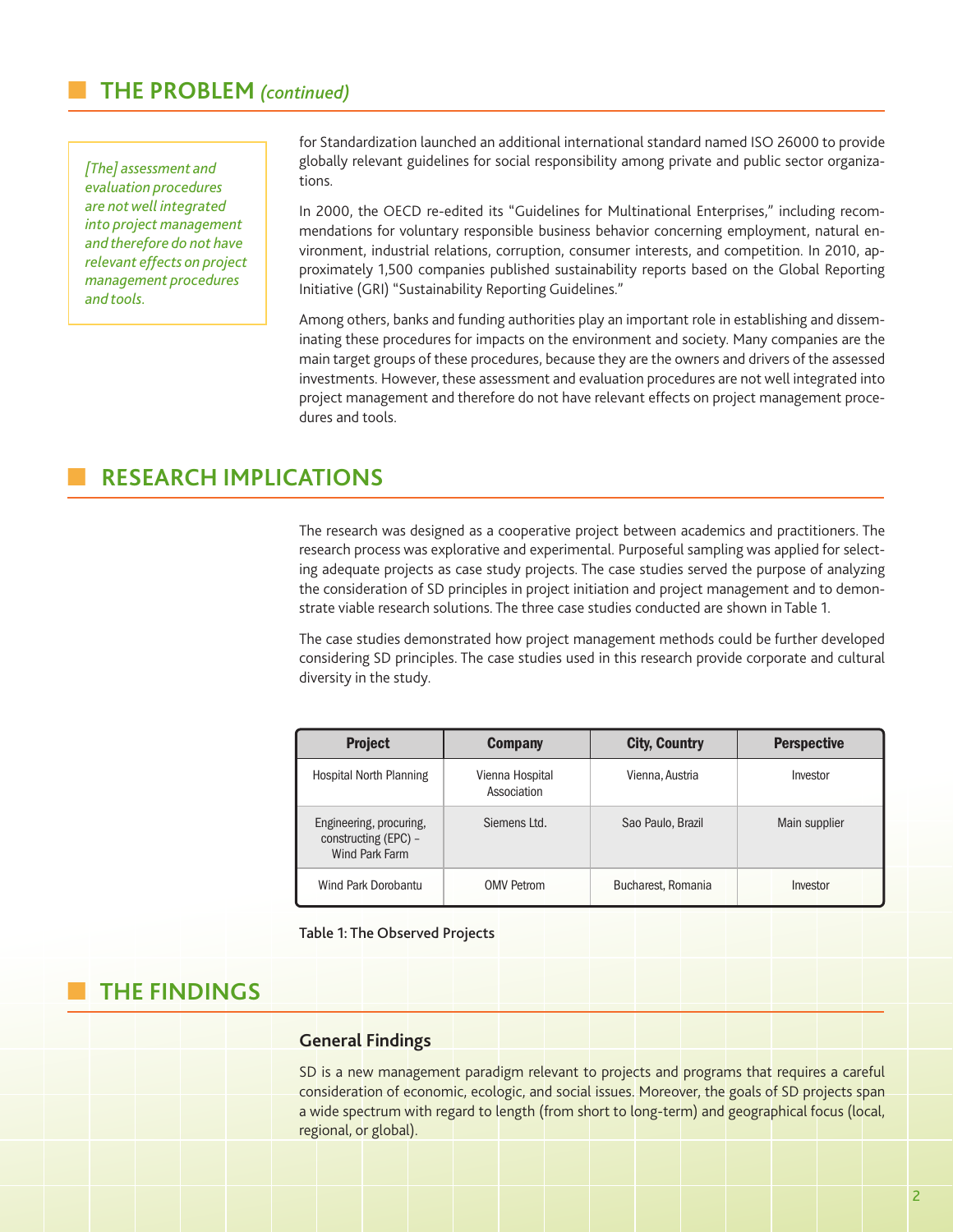The research suggests that a formal procedure to design for evolvability may offer a superior approach to help teams in dealing with the characteristics of SD projects. This approach provides the right balance between short-term affordability and long-term adaptability.

The long-term orientation of SD can contradict short and mid-term objectives. This contradiction can be resolved by the understanding that a project contributes to realizing long-term investment objectives.

#### **Stakeholders´ findings**

To ensure sustainability, stakeholder participation is critical. Stakeholders must participate in the design of the project initiation process in order to increase the probability of success.

Due to the multiplicity of stakeholders, the definition of project scope must consider the multiple dimensions of investor organizations and stakeholders. Stakeholder analysis considering SD principles includes directly and indirectly affected stakeholders, considers relationships among stakeholders, and analyzes the impacts of a project for each. The use of a participatory management approach optimizes the quality of the relationships with stakeholders.

A holistic and consistent application of investment analysis and project management methods is the basis for a good investment decision and a good organizational decision. An investment should not be analyzed in isolation, independent from others, because its costs and benefits may be interrelated. Projects are defined within the context of the project portfolio of the investor. Some of the projects of the portfolio might have synergetic or conflicting relationships with the project under consideration. These relationships might influence the objectives, costs, schedules, or the risks of the considered project.

#### **Methods and Tools findings**

The mandatory use of project management methods in the design of the management process allows structural clarity, and provides orientation to the project organization. SD projects are complex and dynamic. Hence, management of these projects requires dealing with complexity and dynamism. Consequently, working styles and formality should be customized to cope with these characteristics.

Realistic and complete work breakdown structures, project schedules, resource plans, budgets, and risk analyses provide orientation to the members of the project organization. Objective assumptions and honest reporting meet the basic values of transparency and fairness in communicating with members of the project organization and with representatives of project stakeholders.

In identifying project risks, differentiation among economic, ecologic, and social risks, as well as among local, regional, and global risks enables differentiated risk response measures.

#### **Organizational and human resources findings**

SD is a value-based concept, which requires matching the values of the organizations with those of individuals involved in the project. Ethics, openness, social sensitivity, fairness, integrity, transparency, traceability, respect, efficiency, participation, respect and learning are some of the key values that offer a good basis for SD.

It is necessary to create project boundaries by differentiating the project from its contexts according to content, time, and social dimension. One of the project manager's responsibilities is to specify these boundaries, allowing a common understanding of the project scope by clarifying what is within and outside of the scope.

*To ensure sustainability, stakeholder participation is critical.*

*SD projects are complex and dynamic. Consequently, working styles and formality should be customized to cope with these characteristics.*

*SD is a value-based concept, which requires matching the values of the organizations with those of individuals involved in the project.*